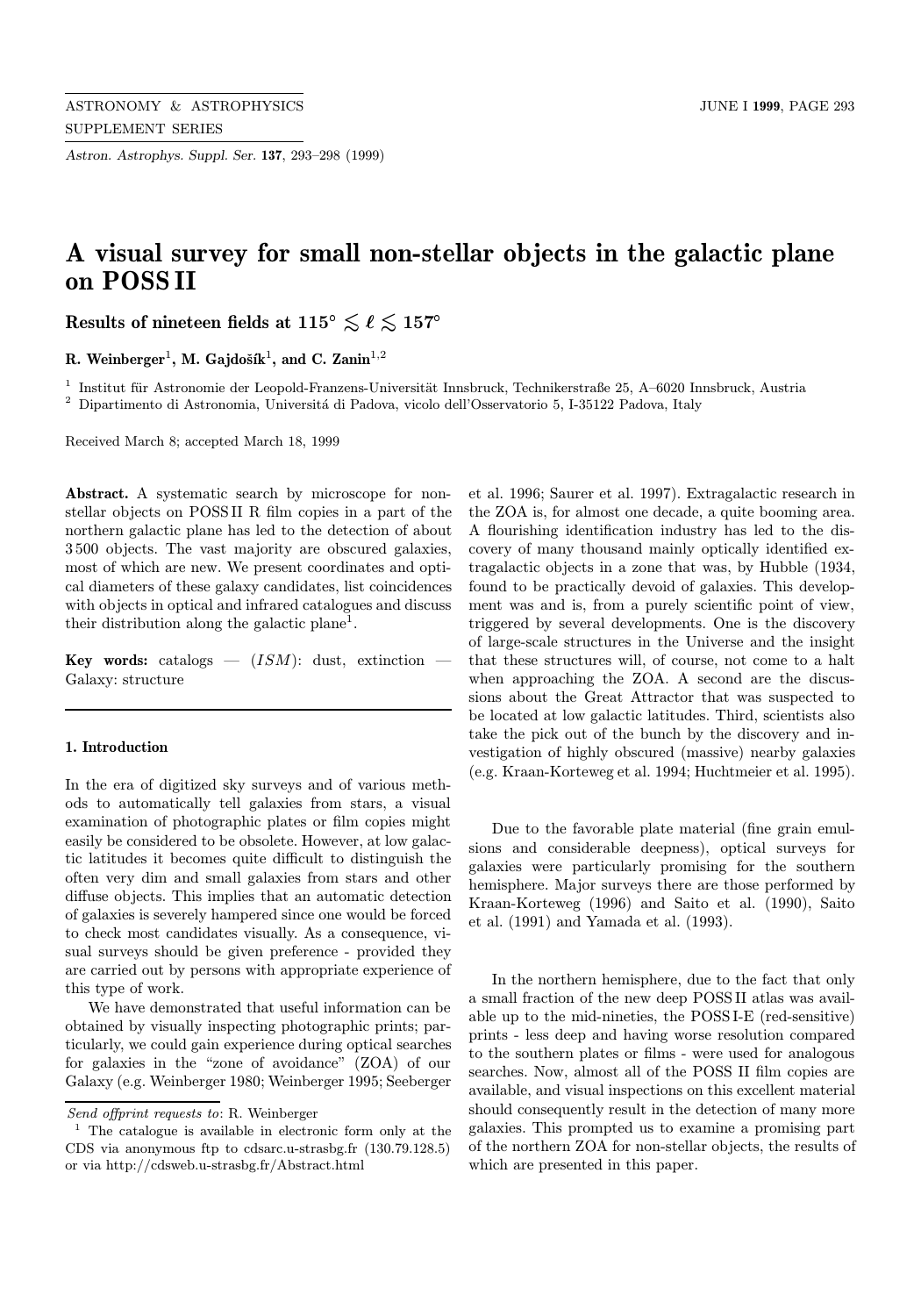Table 1. The fields of POSS II searched for our program

| No. | Field  | Decl.         | R.A.                              | $\ell$ | $\boldsymbol{b}$ |  |  |  |  |  |
|-----|--------|---------------|-----------------------------------|--------|------------------|--|--|--|--|--|
|     | (1950) |               |                                   |        |                  |  |  |  |  |  |
| 1   | 78     | $+65^\circ$   | $100^{\rm h} 00^{\rm m}$          | 117.8  | $+2.9$           |  |  |  |  |  |
| 2   | 79     | $+65^{\circ}$ | $100^{\mathrm{h}}44^{\mathrm{m}}$ | 122.5  | $+2.4$           |  |  |  |  |  |
| 3   | 80     | $+65^{\circ}$ | $\rm 01^h 28^m$                   | 127.1  | $+2.7$           |  |  |  |  |  |
| 4   | 81     | $+65^{\circ}$ | $102^{\rm h}12^{\rm m}$           | 131.6  | $+3.8$           |  |  |  |  |  |
| 5   | 82     | $+65^{\circ}$ | $\rm 02^h 56^m$                   | 135.9  | $+5.6$           |  |  |  |  |  |
| 6   | 111    | $+60^{\circ}$ | $100^{\rm h} 00^{\rm m}$          | 116.9  | $-2.0$           |  |  |  |  |  |
| 7   | 112    | $+60^{\circ}$ | $100^{\rm h}38^{\rm m}$           | 121.6  | $-2.6$           |  |  |  |  |  |
| 8   | 113    | $+60^{\circ}$ | $10^{1\mathrm{h}}16^{\mathrm{m}}$ | 126.4  | $-2.4$           |  |  |  |  |  |
| 9   | 114    | $+60^{\circ}$ | $01^{\rm h}54^{\rm m}$            | 131.1  | $-1.6$           |  |  |  |  |  |
| 10  | 115    | $+60^{\circ}$ | $\rm 02^h32^m$                    | 135.6  | $-0.1$           |  |  |  |  |  |
| 11  | 116    | $+60^{\circ}$ | $\rm 03^h 10^m$                   | 139.8  | $+2.1$           |  |  |  |  |  |
| 12  | 117    | $+60^{\circ}$ | $03^{\rm h}48^{\rm m}$            | 143.7  | $+4.8$           |  |  |  |  |  |
| 13  | 154    | $+55^{\circ}$ | $02^{\rm h}45^{\rm m}$            | 139.2  | $-3.9$           |  |  |  |  |  |
| 14  | 155    | $+55^{\circ}$ | $\rm 03^h18^m$                    | 143.3  | $^{-1.6}$        |  |  |  |  |  |
| 15  | 156    | $+55^{\circ}$ | $\rm 03^h51^m$                    | 147.2  | $+1.2$           |  |  |  |  |  |
| 16  | 157    | $+55^{\circ}$ | $04^{\rm h}24^{\rm m}$            | 150.6  | $+4.4$           |  |  |  |  |  |
| 17  | 200    | $+50^{\circ}$ | $\rm 03^h30^m$                    | 147.6  | $-4.8$           |  |  |  |  |  |
| 18  | 201    | $+50^\circ$   | $04^{\rm h}00^{\rm m}$            | 151.4  | $-1.8$           |  |  |  |  |  |
| 19  | 202    | $+50^{\circ}$ | $04^{\rm h}30^{\rm m}$            | 154.9  | $+1.6$           |  |  |  |  |  |

### 2. Search criteria and method

A total of 19 POSS II R film copies, each comprising a field size of about 40 square degrees, were scanned. The longitude range selected was  $115° \le \ell \le 157°$  and in this interval all fields with centers at  $b \lesssim 5^{\circ}$  were examined. Table 1 displays the list of fields.

The main reasons for selecting this longitude range were:

- 1. The Supergalactic Plane crosses the Galactic Plane at  $\ell \sim 135^{\circ}$ . The significance to probe the ZOA in a wide strip around this longitude is obvious - and is indicated by the fact that several bright galaxies (e.g. Maffei 1 and 2, IC 342) lie behind the galactic plane.
- 2. Beginning with  $\ell \sim 160^{\circ}$ , the surface density of galaxies in the ZOA sharply increases (Weinberger 1980) and the handling of data is thus made considerably more difficult; fortunately, a large set of data in the anticenter ZOA based on inspection of POSS I redsensitive plates already exists (Pantoja 1995; Seeberger et al. 1996; Saurer et al. 1997).

In an earlier paper (Seeberger et al. 1996) we have argued that red-sensitive surveys are the most suitable material for galaxy searches in the ZOA - hence our selection of the POSS II R films. The visual examination was done by one of us (MG) and a check of all objects together with the decision to finally accept or reject an object was done by RW. Individual films were scanned along overlapping strips of about 1 cm wide by use of a microscope at  $16\times$ magnification. Typically a film copy took about ten to twelve hours to scan.

Equatorial coordinates were determined using a highresolution digitizer and a suitable software developed

at Innsbruck. The overall accuracy is about  $\pm 0.25$ . Diameters of each galaxy candidate were determined using the microscope at  $25\times$  magnification and a glass plate with a 0.1mm grating; e.g., the major-axis diameter is defined as the maximum extent of the galaxy as seen by the eye through the microscope and is specified in increments of  $0'$ .01 (however, the diameters are not this  $\text{accurate - about } \pm 0.05 \text{ is probably more appropriate}.$ 

# 3. Results and discussion

#### 3.1. The catalogue

In Table 2 we list our galaxy candidates in order of increasing galactic longitude. Due to the editorial policy of Astronomy and Astrophysics we publish this table, which comprises 58 print pages, in electronic form. Thus, only a sample page (the first page of Table 2) is given here.

The galaxy designations follow the IAU recommendation for the nomenclature of new objects: ZOAG G $\ell\ell\ell\ell\ell \pm bb.bb$ . ZOAG means "Zone of Avoidance Galaxy", G stands for galactic coordinates, and  $\ell\ell\ell\ell\ell$  and  $\pm bb.bb$  are galactic longitude and latitude, respectively.

In Col. 1 the designation of the galaxies is given. For reasons of brevity the prefix ZOAG G is omitted. In a few cases, this designation is not unambiguous, i.e. 2 (or more) very closely located galaxies could not be separated. For this we add a suffix "a" for the object with the smaller (smallest) right ascension. If the right ascensions are practically the same, then the object with the smallest declination is given the suffix "a", then "b" for the next higher declination and so forth. If both R.A. and Dec. are almost identical, then (and only then) the more optically extended one of the objects gets the suffix "a". Columns 2 and 3 give the equatorial coordinates for epoch 1950.0, Cols. 4 and 5 for epoch 2000.0 (Julian). In Col. 6 we present maximum and minimum diameters (in arcmin) measured from the POSS II R film copies. In the last column we list cross-identifications with galaxies taken from the NASA Extragalactic Database (NED), and with IRAS point sources taken from SIMBAD. For crossidentifications with the IRAS PSC catalogue we used our above-given positional uncertainty and checked whether our optical error bars fell within the IRAS uncertainty ellipse or not.

#### 3.2. The distribution

In Fig. 1 (top) all our galaxy candidates are plotted, and in Fig. 1 (bottom) the 100  $\mu$ m IRAS surface brightness is shown. From Fig. 1 (top), several distinctive features are obvious: First, the ZOA does not appear to be prominent (particularly if compared, e.g., with Fig. 3 in Seeberger et al. (1994) that is based on galaxy candidates found on POSS I) - there are numerous galaxy candidates even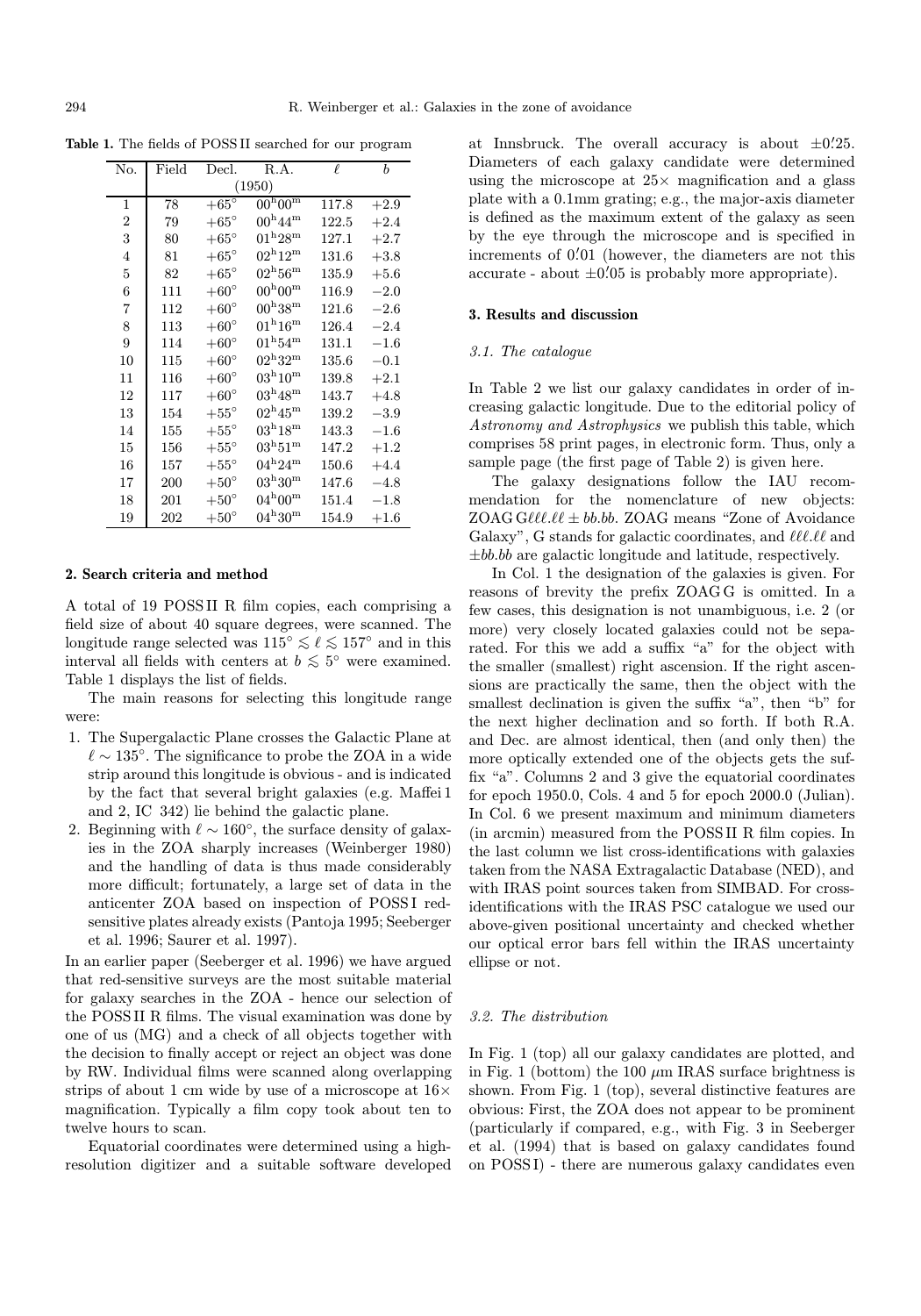Table 2. The catalogue

| ZOAG G                               | $\alpha(1950)$           | $\delta(1950)$       | $\alpha(2000)$           | $\delta(2000)$       | $\oslash$ R            | cross id.           |
|--------------------------------------|--------------------------|----------------------|--------------------------|----------------------|------------------------|---------------------|
| $113.83 - 3.63$                      | 23 39 39.0               | 57 43 57             | 23 42 03.8               | 58 00 36             | 0.24 0.14              |                     |
| $113.92 - 2.93$                      | 23 38 52.9               | 58 26 03             | 23 41 17.1               | 58 42 41             | 0.15 0.13              |                     |
| $114.47 - 4.51$                      | 23 45 51.3               | 57 02 37             | 23 48 19.2               | 57 19 18             | 0.22~0.19              |                     |
| $114.56 - 3.94$                      | 23 45 31.4               | 57 36 50             | 23 47 59.0               | 57 53 31             | $0.11\ 0.10$           |                     |
| $114.56 - 4.46$                      | 23 46 26.9               | 57 06 42             | 23 48 55.0               | 57 23 23             | 0.21 0.08              |                     |
| $114.64 - 4.20$                      | 23 46 31.6               | 57 23 08             | 23 48 59.7               | 57 39 49             | 0.46 0.43              |                     |
| $114.67 - 4.59$                      | 23 47 24.3               | 57 00 49             | 23 49 52.9               | 57 17 30             | 0.63 0.15              |                     |
| $114.83 - 2.61$                      | 23 45 00.2               | 58 58 19             | 23 47 27.2               | 59 14 59             | $0.10\ 0.08$           |                     |
| $114.89 - 4.63$                      | 23 49 04.6               | 57 01 20             | 23 51 34.0               | 57 18 01             | $0.11\ 0.10$           |                     |
| $114.90 - 4.63a$                     | 23 49 07.2               | 57 01 28             | 23 51 36.6               | 57 18 09             | $0.11\ 0.08$           |                     |
| $114.90 - 4.63b$                     | 23 49 08.3               | 57 01 28             | 23 51 37.7               | 57 18 09             | $0.10\ 0.08$           |                     |
| $115.02 - 3.95$                      | 23 48 51.1               | 57 43 18             | 23 51 20.2               | 57 59 59             | $0.10\ 0.08$           |                     |
| $115.23 - 4.39$                      | 23 51 07.9               | 57 20 12             | 23 53 38.1               | 57 36 54             | $0.11\ 0.10$           |                     |
| $115.28 - 4.00$                      | 23 50 51.7               | 57 43 26             | 23 53 21.8               | 58 00 08             | $0.10\ 0.10$           |                     |
| $115.32 - 3.97$                      | 23 51 04.8               | 57 46 06             | 23 53 35.0               | 58 02 48             | 0.07 0.07              |                     |
| $115.43 + 5.10$                      | $23\ 31\ 55.1$           | 66 33 54             | 23 34 10.6               | 66 50 29             | 0.11 0.08              | IRAS 23319+6633     |
| $115.56 - 4.53$                      | 23 53 44.4               | 57 16 18             | 23 56 15.8               | 57 33 00             | $0.11\ 0.10$           |                     |
| $115.75 - 4.03$                      | 23 54 20.8               | 57 47 46             | 23 56 52.5               | 58 04 28             | $0.10\ 0.08$           |                     |
| $115.82 - 3.70$                      | 23 54 16.1               | 58 08 27             | 23 56 47.7               | 58 25 09             | 0.15 0.11              |                     |
| $115.84 - 2.10$                      | 23 51 47.5               | 59 42 29             | 23 54 17.7               | $59\ 59\ 11$         | $0.11$ $0.11$          |                     |
| $115.93 + 0.14$                      | 23 48 19.7               | 61 54 16             | $23\ 50\ 47.7$           | 62 10 57             | 0.11 0.08              |                     |
| $115.95 - 4.34$                      | 23 56 15.9               | 57 32 17             | 23 58 48.5               | 57 48 59             | 0.10 0.07              |                     |
| $116.12 - 3.66$                      | 23 56 27.3               | 58 14 18             | 23 58 59.9               | 58 31 00             | $0.20\;0.18$           |                     |
| $116.15 - 4.73$                      | 23 58 18.0               | 57 11 56             | 00 00 51.5               | 57 28 38             | $0.21$ $0.10$          |                     |
| $116.36 - 4.59$                      | 23 59 35.8               | 57 22 34             | 00 02 09.9               | 57 39 16             | $0.13$ $0.11$          |                     |
| $116.36 - 4.89$                      | 23 59 59.2               | 57 04 45             | 00 02 33.5               | 57 21 27             | 0.11 0.09              |                     |
| $116.37 + 5.45$                      | 23 40 06.5               | 67 09 25             | 23 42 27.2               | 67 26 04             | $0.10\ 0.08$           |                     |
| $116.42 - 3.53$                      | 23 58 28.5               | 58 25 42             | 00 01 02.1               | 58 42 24             | $0.10\ 0.07$           |                     |
| $116.45 - 4.05$                      | 23 59 28.4               | 57 55 29             | 00 02 02.5               | 58 12 11             | 0.09 0.07              |                     |
| $116.48 - 4.64$                      | 00 00 33.7               | 57 20 56             | 00 03 08.3               | 57 37 38             | $0.09$ $0.08$          |                     |
| $116.53 - 4.32$                      | 00 00 27.9               | 57 40 12             | 00 03 02.4               | $57\ 56\ 54$         | 0.13 0.12              |                     |
| $116.56 - 1.23$                      | 23 55 59.8               | 60 42 18             | $23\ 58\ 32.1$           | 60 59 00             | 0.57 0.15              |                     |
| $116.57 - 2.39$                      | 23 57 54.4               | 59 34 00             | 00 00 27.7               | 59 50 42             | 0.11 0.09              | NVSS J000027+595048 |
| $116.58 - 4.89$                      | 00 01 36.9               | 57 07 14             | 00 04 11.9               | 57 23 56             | 0.2000.08              |                     |
| $116.59 - 5.14$                      | 00 02 01.8               | 56 52 40             | 00 04 37.0               | 57 09 22             | 0.14 0.11              |                     |
| $116.62 + 0.35$                      | 23 53 44.2               | 62 15 54             | $23\ 56\ 15.1$           | 62 32 36             | 0.24 0.07              |                     |
| $116.64 - 3.54a$<br>$116.64 - 3.54b$ | 00 00 10.7               | 58 27 18             | 00 02 45.1               | 58 44 00<br>58 44 14 | 0.16 0.09              |                     |
| $116.71 - 3.35$                      | 00 00 10.9<br>00 00 26.5 | 58 27 32<br>58 39 23 | 00 02 45.3<br>00 03 01.1 | 58 56 05             | $0.11\ 0.08$           |                     |
| $116.76 - 4.05$                      | 00 01 45.6               | 57 58 49             | 00 04 20.8               | $58\ 15\ 31$         | 0.15 0.12<br>0.09 0.09 |                     |
| $116.82 + 5.48$                      | 23 44 25.1               | 67 18 28             | 23 46 48.7               | 67 35 08             | $0.09$ $0.08$          |                     |
| $116.84 - 4.06$                      | 00 02 23.9               | 57 58 48             | 00 04 59.4               | 58 15 30             | $0.10\ 0.08$           |                     |
| $116.86 - 2.04$                      | 23 59 40.0               | 59 58 10             | 00 02 14.2               | 60 14 52             | 0.19 0.15              |                     |
| $116.91 - 4.12$                      | 00 02 56.6               | 57 56 18             | 00 05 32.3               | 58 13 00             | $0.10\ 0.09$           |                     |
| $116.99 - 3.32$                      | 00 02 29.4               | 58 44 04             | 00 05 05.0               | 59 00 46             | $0.11\ 0.10$           |                     |
| $116.99 - 4.59$                      | 00 04 11.4               | 57 29 12             | 00 06 47.7               | 57 45 54             | $0.11\ 0.08$           |                     |
| $117.08 - 5.19$                      | 00 05 33.5               | 56 54 45             | 00 08 10.3               | 57 11 27             | 0.18 0.12              |                     |
| $117.12 - 5.08$                      | 00 05 44.4               | 57 01 36             | 00 08 21.3               | 57 18 18             | 0.15 0.07              |                     |
| $117.17 - 4.51$                      | 00 05 23.5               | 57 36 01             | 00 08 00.3               | 57 52 43             | 0.36 0.07              |                     |
| $117.18 - 4.50$                      | 00 05 28.2               | 57 36 41             | 00 08 05.1               | 57 53 23             | 0.14 0.11              |                     |
| $117.26 - 1.39$                      | 00 01 47.7               | 60 40 46             | 00 04 23.0               | 60 57 28             | $0.11\ 0.10$           |                     |
| $117.26 - 5.08$                      | 00 06 44.5               | 57 02 54             | 00 09 21.9               | 57 19 36             | 0.07 0.07              |                     |
| $117.33 - 4.54$                      | 00 06 37.6               | 57 35 54             | 00 09 15.0               | 57 52 36             | $0.13$ $0.10$          |                     |
| $117.39 - 5.24$                      | 00 07 53.2               | 56 54 41             | 00 10 31.1               | 57 11 22             | 0.18 0.11              |                     |
| $117.41 - 4.91$                      | 00 07 40.2               | 57 14 23             | 00 10 18.0               | 57 31 04             | $0.09$ $0.08$          |                     |
| $117.42 - 4.85$                      | 00 07 38.8               | 57 17 50             | 00 10 16.6               | 57 34 31             | 0.0800.07              |                     |
| $117.43 - 5.21$                      | 00 08 06.5               | 56 57 06             | 00 10 44.5               | 57 13 47             | $0.10\ 0.08$           |                     |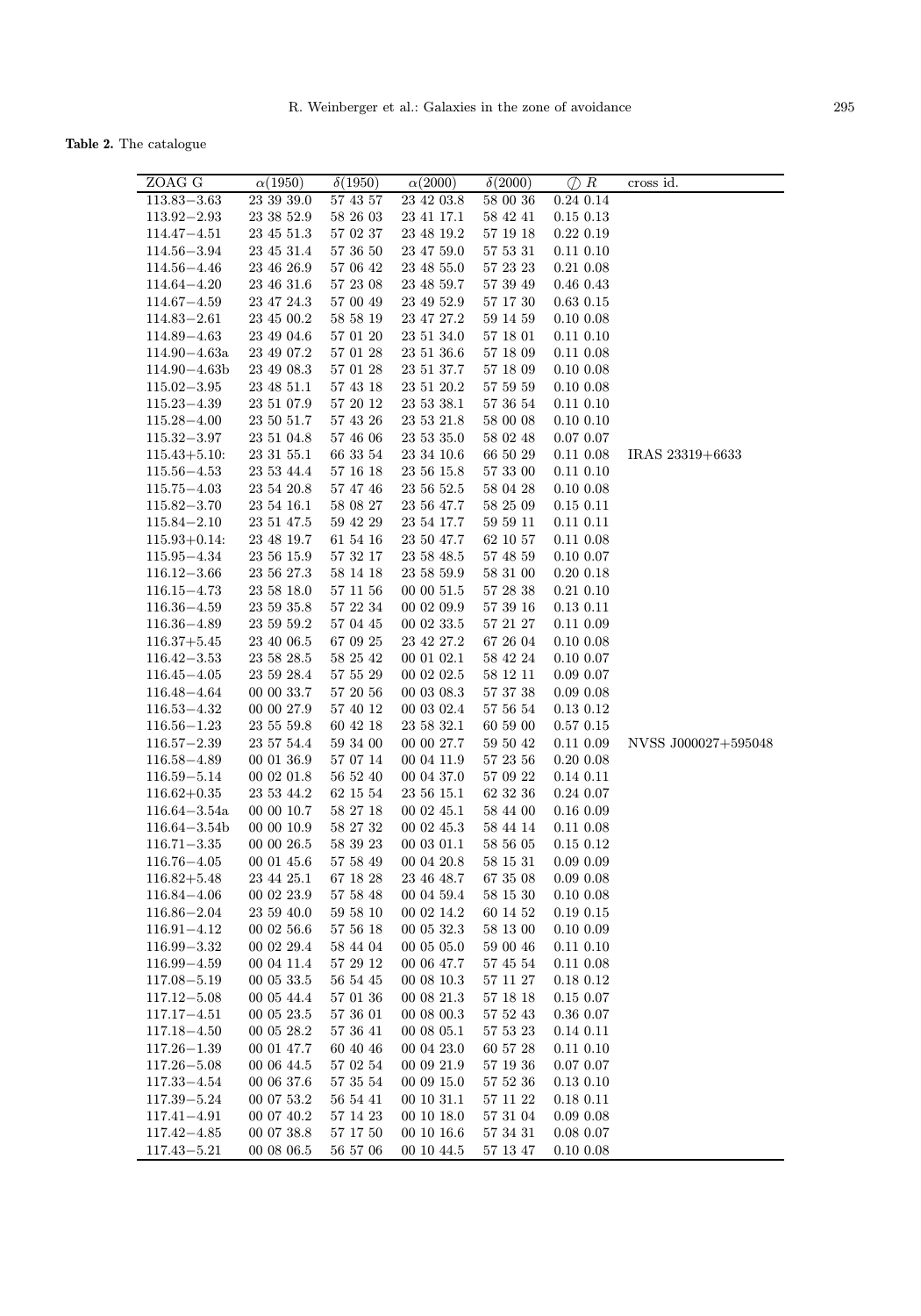

Fig. 1. Top: Distribution of the galaxies in galactic coordinates. The south-west corners of the fields lack objects due to an area containing sensitometer spots. Bottom: A grayscale map of IRAS 100  $\mu$ m intensities (white corresponds to bright emission). Regions outside the surveyed area are black

very close to the galactic equator. Second, the number of galaxies at negative galactic latitudes is much larger than at positive ones. Third, there are only very few objects at  $\ell \lesssim 125^{\circ}$  at positive latitudes. The distribution of galaxies can be influenced in two main ways, i.e. it can be of i) galactic (i.e. foreground) origin and/or it can ii) reflect the true distribution, like concentrations (clusters) of galaxies. The former origin might, in part, be tested by

comparing the galaxy distribution with maps of (infrared emitting) dust clouds. As can easily be seen from a comparison of Fig. 1 (top) with 1 (bottom), regions of intense IR-emission are generally avoided by galaxies; however, in a few cases there appear to be positional coincidences that must be examined, since e.g. small red nebulae in star forming regions sometimes mimic the appearance of obscured galaxies, since they cannot be easily eliminated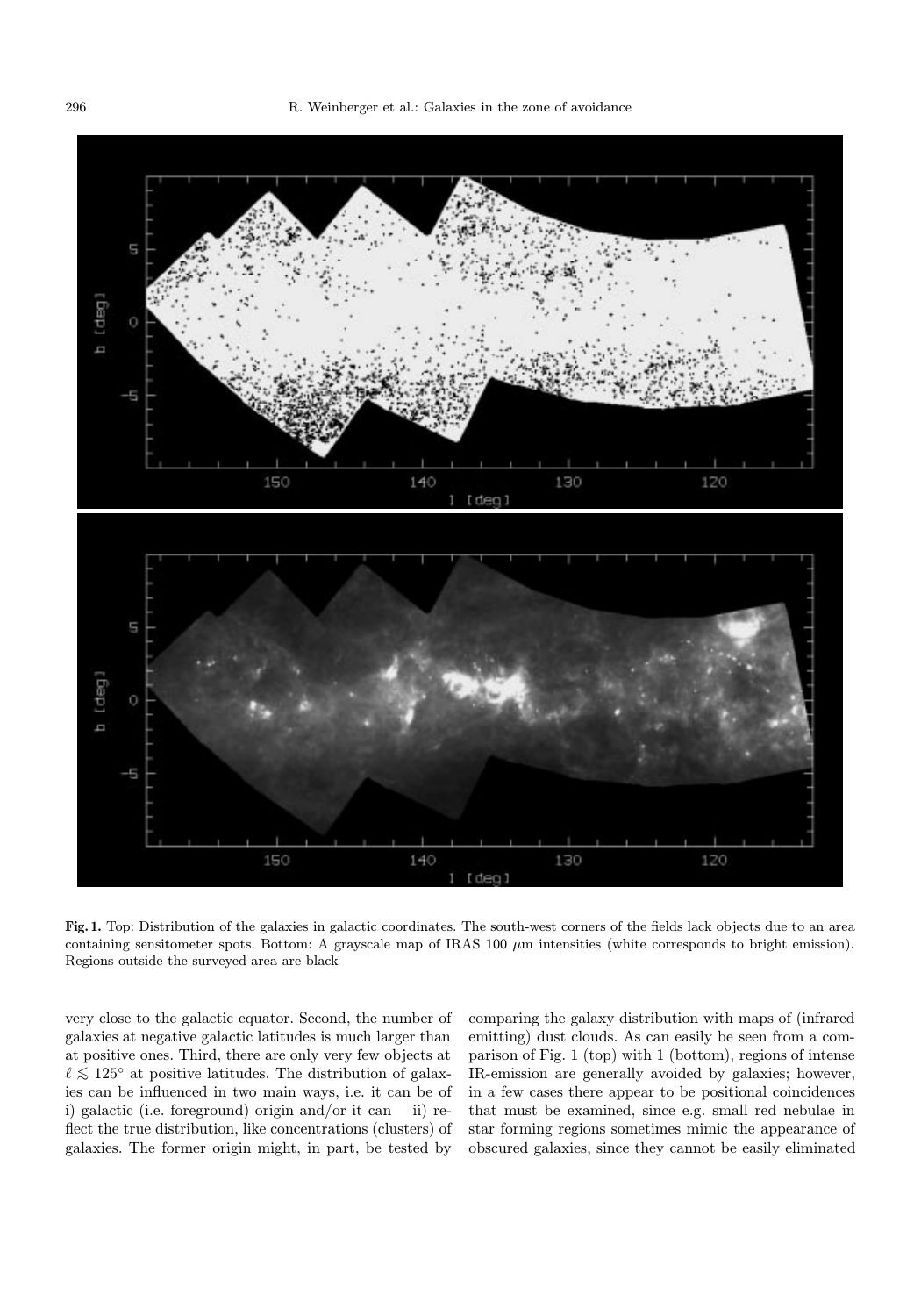

Fig. 2. Squares: logarithm of the total number of galaxies down to a given angular diameter versus the logarithm of this very diameter. The line corresponds to the expected slope of −3

even if checking plates taken in the photographic infrared (like POSS II IR).

#### 3.3. Completeness of the catalogue

The limit of completeness of the catalogue may be estimated by plotting the number of galaxies with diameters larger or equal than a certain value against this value. For a homogeneous spatial distribution of galaxies having all the same typical linear dimension  $N \sim d^{-3}$  applies. Figure 2 shows that our sample of galaxies starts to seriously deviate from completeness at angular diameters of  $d \leq 0.2$ . Similar optical surveys performed at the POSSI plates were almost complete for  $d \geq 0.4$  (Seeberger et al. 1996; Lercher et al. 1996). Certainly our better limit of completeness is due to the higher quality of the POSS II plates, especially thanks to a finer grain emulsion. The figure also indicates that we missed roughly 73% of galaxies with diameters less than 0.1. When comparing to Seeberger et al. (1996) who missed roughly 90% of this sized galaxies one can guess that  $\approx 3 \times$  more galaxy candidates will be selected on POSS II R plates than on POSS I E.

Nevertheless, we were able to directly compare the total number of galaxy candidates selected in optical surveys on POSS I E and POSS II R plates since a substantial portion of our region was already surveyed on the older plates (Lercher et al. 1996; Saurer et al. 1997). By counting the galaxies in the intersection of both surveys we obtained 674 and 2072 galaxies detected on POSS I and POSS II, respectively. Thus, we may roughly state that on the "new" POSS R plates (i.e. POSS II)  $3.1 \times$  more galaxy candidates are selected than on the "old" ones.

# 3.4. IRAS two-colour diagram

Out of our sample of 3455 galaxies 144 have an IRAS counterpart (as results from the check of the NED and



Fig. 3. IRAS two-colour diagram for 43 galaxies with fluxes of a good quality

SIMBAD catalogue), i.e. 0.26 galaxies per square degree. This value is not larger than that found for POSS I surveys (Seeberger et al. 1996 and references therein). Similarly to Seeberger et al. (1996) we plotted a two-colour diagram of the IRAS point sources for those with a flux quality  $\geq 2$  (see Fig. 3). From our sample 43 sources fulfilled this condition, giving almost identical mean colours as quoted in Seeberger et al. (1996).

Acknowledgements. This work was supported by the "Jubil¨aumsfonds der Osterreichischen Nationalbank" under ¨ project No. 5776. We would also like to thank S. Kimeswenger, W. Marchiotto and S. Temporin for various help.

This research has made use of the NASA/IPAC Extragalactic Database (NED) which is operated by the Jet Propulsion Laboratory, Caltech, under contract with the National Aeronautics and Space Administration.

We have made use of the SIMBAD database which is managed by the Centre de Données astronomiques de Strasbourg (CDS).

# References

Hubble E., 1934, ApJ 79, 8

- Huchtmeier W.K., Lercher G., Seeberger R., Saurer W., Weinberger R., 1995, A&A 293, L33
- Kraan-Korteweg R.C., Woudt P.A., Cayatte V., et al., 1996, Nat 379, 519
- Kraan-Korteweg R.C., Loan A.J., Burton W.B., et al., 1994, Nat 372, 77